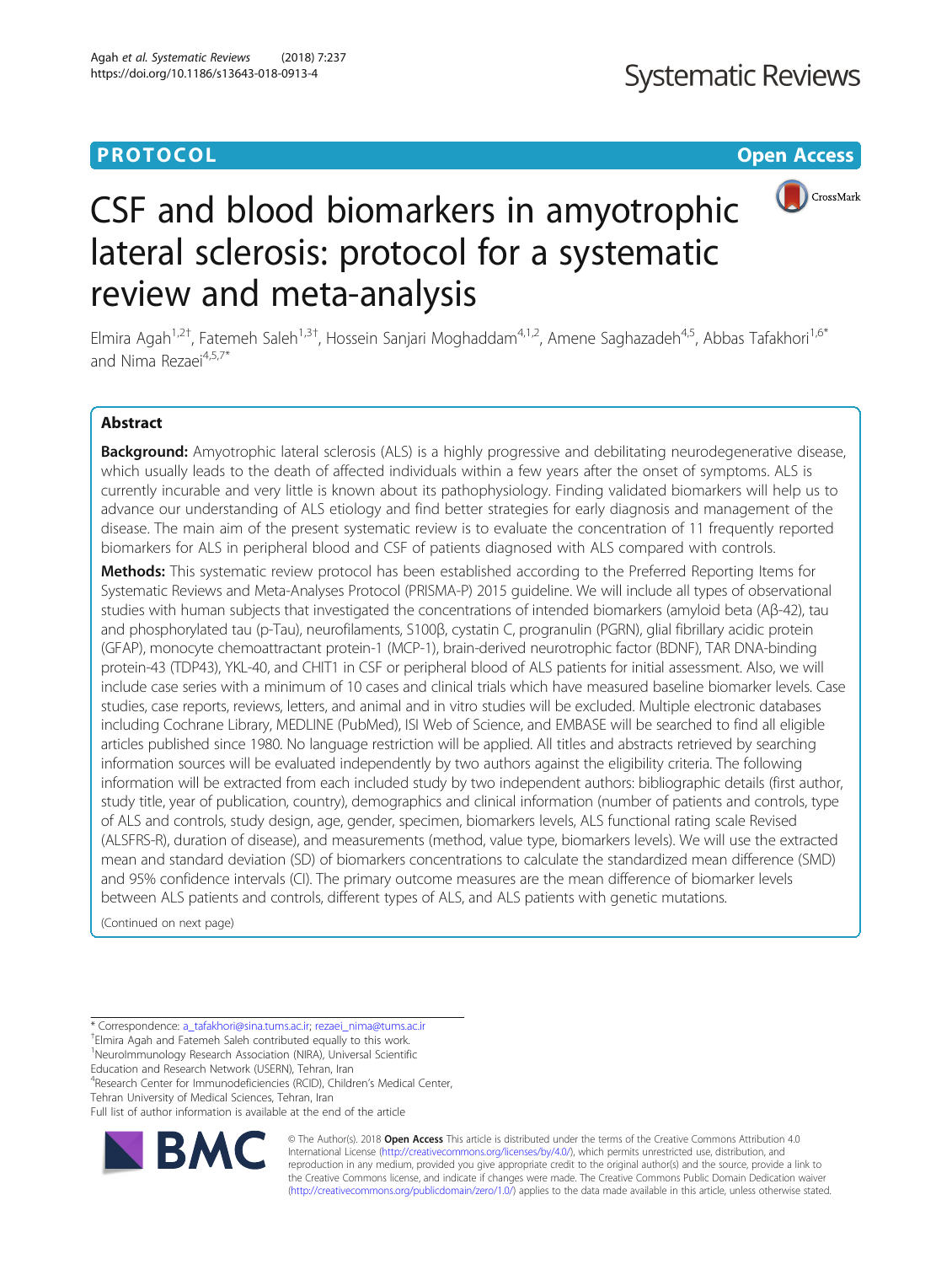#### (Continued from previous page)

Discussion: We will systematically review the literature and analyze studies of biomarker level in CSF and peripheral blood of patients with ALS and controls. The results will help us to identify biomarkers with possible diagnostic and prognostic value.

Systematic review registration: PROSPERO [CRD42017078127](http://www.crd.york.ac.uk/PROSPERO/display_record.php?ID=CRD42017078127)

Keywords: Amyotrophic lateral sclerosis, ALS, Neurodegeneration, Biomarker, Biological marker

## Background

Amyotrophic lateral sclerosis (ALS) is a highly progressive neurodegenerative disease, which usually leads to severe disability, respiratory dysfunction, and death in the affected patients within 3 to 5 years after the onset of symptoms [[1\]](#page-4-0). Moreover, ALS is the most common type of motor neuron disease (MND).

ALS is relatively a rare disease with the worldwide incidence and prevalence rates of 2 and 6 per 100,000 respectively [\[2](#page-4-0), [3\]](#page-4-0). However, while the population is getting older, it is estimated that the number of patients with ALS will significantly increase in the following 20 years mainly in developing countries such as Iran [\[4](#page-4-0)]. Despite the low incidence of ALS, its economic burden to society and patients is higher than other common neurological disorders such as stroke, dementia, and Parkinson's disease [[5](#page-4-0)]. ALS is more common among the elderly population, but it can be diagnosed in younger individuals too [\[6](#page-4-0)]. The overall incidence rate of ALS is higher in males than females [\[3](#page-4-0)], but bulbar-onset ALS is diagnosed slightly more often in women [[7\]](#page-4-0).

Clinically, ALS is a heterogeneous disease, and patients may present with different signs and symptoms such as progressive muscle weakness and atrophy, dysarthria and dysphagia, cognitive impairment, and executive dysfunction, based on the degree of upper and lower motor neuron involvement, site of onset (bulbar or spinal), and presence of genetic mutations [[8\]](#page-4-0). Most ALS cases are sporadic with no apparent familial history of other related neurological conditions such as frontotemporal dementia (FTD). According to the population-based studies, less than 5% of ALS cases are familial, but this percentage may be over 10 in referral centers [[9](#page-4-0), [10\]](#page-4-0). Patients with the familial type of ALS are usually younger than sporadic patients, and ALS-related gene mutations are more frequent among them [\[11](#page-4-0)]. Patients with classic ALS or spinal onset ALS present with a combination of the upper motor neuron (UMN) and lower motor neuron (LMN) signs in their limbs. Bulbar muscles are the initial site of involvement in approximately one third of ALS cases. It is estimated that the incidence rate of bulbar-onset ALS is more than 40% in some European nations and is lower than 28% in North America and Asia [\[9](#page-4-0)]. Dysarthria, dysphagia, and tongue fasciculations are the hallmarks of bulbar-onset ALS [[12\]](#page-4-0). A minority of patients may initially present with either of UMN or LMN signs and symptoms.

No specific diagnostic test is available for ALS, and patients with characteristic findings are usually diagnosed only when other possible causes were ruled out. According to the ALS diagnostic criteria, Revised EI Escorial criteria [[13](#page-4-0)], patients are divided into groups with definite, probable, possible, and familial ALS based on the evidence available from clinical, laboratory, and electrodiagnostic investigations. Epidemiologic studies have shown that ALS patients are usually diagnosed with a 12-month delay, and around 10% of patients diagnosed with ALS are later recognized to have another similar disorder [\[14](#page-4-0)].

The exact etiology of ALS is currently unknown. In recent years, a growing body of literature has strongly supported the pathologic involvement of oxidative stress, mitochondrial dysfunction, neuroinflammation, infection, and glutamate toxicity in ALS [\[8](#page-4-0)]. Based on these presumed pathogenic mechanisms, various drugs were tested for possible clinical efficacy, but unfortunately, none of them were successful so far.

To advance our understanding of ALS etiology and find a better strategy for early diagnosis and management of the disease, validated biomarkers, which are defined as "objectively measured and evaluated parameters for indication of pathological processes, disease progression or response to pharmacological interventions," are urgently needed [[15](#page-4-0)]. Body fluids especially blood and cerebrospinal fluid (CSF) are best places for finding a biomarker. Blood samples are obtained easily by a minimally invasive procedure, but they are less sensitive than CSF for measurement of CNS-related markers. CSF has direct interaction with CNS and is a better choice for seeking biomarkers of neurological diseases. However, compared with blood, CSF is collected by a more invasive procedure, which might limit its applicability in the clinical setting.

## **Objectives**

The aim of the present systematic review is to evaluate the concentration of 11 frequently reported biomarkers for ALS in peripheral blood and CSF of patients diagnosed with ALS compared with controls.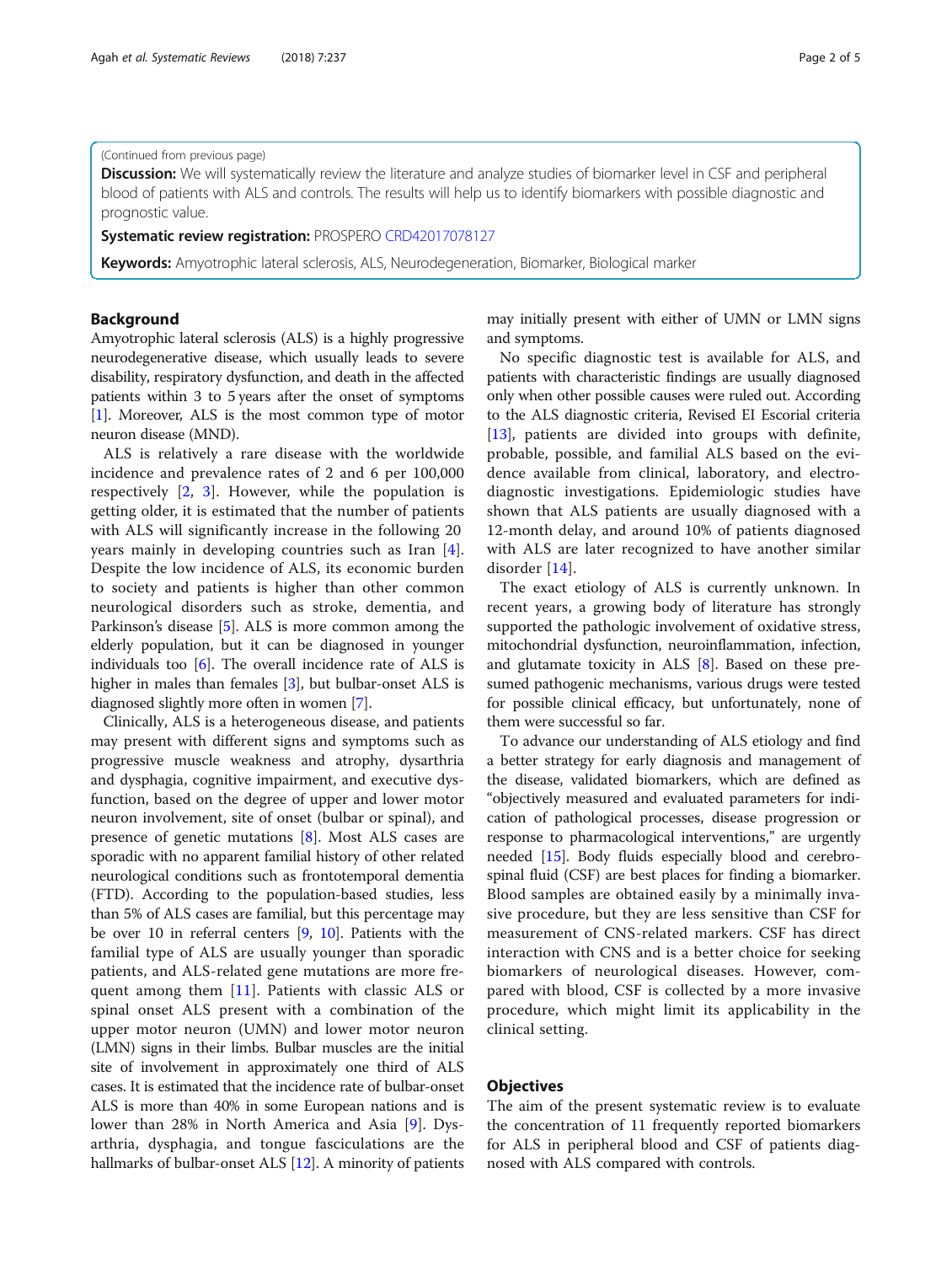## Methods

This systematic review protocol has been established according to the Preferred Reporting Items for Systematic Reviews and Meta-Analyses Protocol (PRISMA-P) 2015 guideline (Additional file [1](#page-3-0)).

## Eligibility criteria

## Type of studies

We will include all types of observational studies with human subjects that investigated the concentrations of intended biomarkers in CSF and peripheral blood of ALS patients versus controls (healthy participants or patients with other types of neurological disorders) for initial assessment. We may include studies that have no control group if they have reported biomarkers levels among different types of ALS patients or patients with and without specific gene mutations. Also, we will include case series with a minimum of 10 cases and clinical trials which have measured baseline biomarkers levels. Case studies, case reports, reviews, letters, and animal and in vitro studies will be excluded.

## Type of participants

Male and female adults (18 years of age or older) with ALS diagnosis according to El Escorial criteria (revised version or original based on the time of the study) will be included. We will exclude patients with neurological and non-neurological comorbidities that may affect biomarker levels.

## Types of interventions

Studies which evaluated the concentration of either of following biomarkers in CSF and peripheral blood of ALS patients and controls with appropriate measurement methods, e.g., enzyme-linked immunosorbent assay.

Biomarkers: Amyloid beta (Aβ-42); Tau and phosphorylated tau (p-Tau); Neurofilaments; S100β; Cystatin C; progranulin (PGRN); Glial fibrillary acidic protein (GFAP); Monocyte chemoattractant protein-1 (MCP-1); Brain-derived neurotrophic factor (BDNF); TAR DNAbinding protein-43 (TDP43); YKL-40; and chitotriosidase (CHIT1).

## Types of outcome measures Primary outcomes

 Mean difference of biomarkers concentrations between ALS patients and controls

#### Secondary outcomes

 Mean difference of biomarker concentrations between male and female patients

- Association between biomarker concentrations and cognitive performance
- Association between biomarker concentrations and ALS progression rate
- Association between biomarker concentrations and ALS functional rating scale (ALSFRS)
- Association between biomarker concentrations and survival

## Information sources

## Electronic search

We will search multiple electronic databases including Cochrane Library, MEDLINE (PubMed), ISI Web of Science, and EMBASE to find all eligible articles published since 1980. No language restriction will be applied. We will search these databases with the keywords listed in Additional file [2](#page-3-0).

#### Searching other resources

The reference lists of all included articles and relevant reviews will be checked to find further titles. We will search conference papers and other grey literature via sources recommended by Cochrane handbook for systematic reviews of interventions [[16\]](#page-4-0). Principal authors will be contacted for additional data if necessary.

## Study records

## Selection process

All titles and abstracts retrieved by searching information sources will be evaluated independently by two authors against the eligibility criteria. If deciding on the eligibility of an article is not possible by screening the title and abstract, the full-text article will be assessed by at least two authors. Disagreements regarding eligibility of studies will be resolved by discussion or consultation with a third researcher when necessary. To avoid duplicate publication bias, we will include only the earliest version of papers that share the same data sets.

## Data collection process

The following information will be extracted from each included study by two independent authors: bibliographic details: first author, study title, year of publication, and country; demographics and clinical information: number of patients and controls, type of ALS and controls, study design, age, gender, specimen, ALSFRS-R, and duration of disease; measurements: method, value type, and biomarker levels; STROBE-ME checklist [\[17](#page-4-0)]. Any disagreements between authors will be resolved by discussion.

#### Risk of bias in individual studies

Two authors will independently assess the quality of included studies and risk of bias using the revised version of Quality Assessment of Diagnostic Accuracy Studies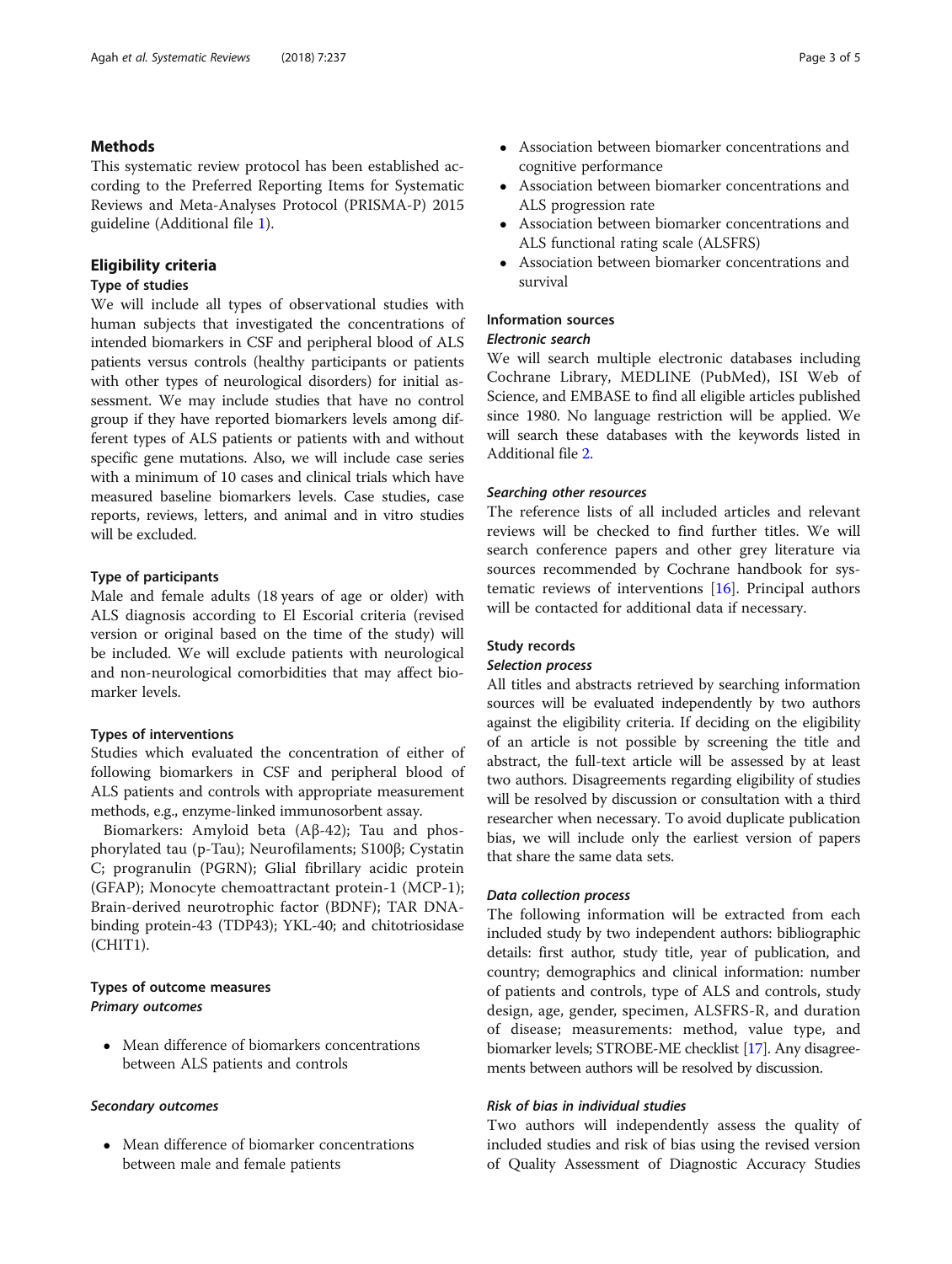<span id="page-3-0"></span>(QUADAS-2) [\[18](#page-4-0)]. Summary of quality assessment results and number of papers with a high, low, or unclear risk of bias will be displayed as a table.

We will address the risk of bias due to the effect of motor dysfunction on some cognitive domains (including executive functions, visuoconstruction abilities, psychomotor speed, and MMSE) by effect size re-calculation as was mentioned by Beeldman et al. in their previously published meta-analysis [\[19](#page-4-0)].

#### Data synthesis

## Statistical analysis

We will use the mean and standard deviation (SD) of biomarkers concentrations which we extract from individual studies to calculate the standardized mean difference (SMD) and 95% confidence interval (CI). In case of significant heterogeneity, we will use random-effects meta-analysis. Otherwise, the fixed-effects model will be chosen for meta-analysis. All meta-analyses will be performed using the STATA version 14.0.

## Assessment of heterogeneity

We will apply Q statistic tests and the  $I^2$  index for heterogeneity assessment. The  $I^2$  index will be interpreted according to the Cochrane handbook [\[16](#page-4-0)]. When the  $I^2$ index is less than 40%, the statistical heterogeneity is not significant.

#### Investigation of heterogeneity

To find the possible sources of heterogeneity and to investigate their influence on biomarkers levels, we will undertake subgroup analyses based on the following factors if sufficient data are available:

- Population-related factors: type of ALS (sporadic or familial, classic or bulbar-onset), category of ALS diagnosis according to the revised version of El Escorial criteria, co-occurrence of ALS and FTD, type of controls, type of gene mutations, country, race/ethnic group (as is reported in the main article or based on the geographical area of the study), gender, age at the time of diagnosis, survival time, disease severity, and other clinically relevant parameters.
- Intervention-related factors: type of recruitment (population-based or referral-based settings), measurements method (ELISA, Luminex, others)

#### Sensitivity analyses

The influence of methodological quality of included studies on overall effects will be evaluated by excluding studies with high risk of bias and rerunning the analyses.

## Assessment of reporting bias

We will use the Egger test to assess the influence of unpublished studies or publication bias if the meta-analysis includes a minimum of 5 papers [[20](#page-4-0)].

## Confidence in cumulative evidence

We will use the grading of Recommendations, Assessment, Development and Evaluation (GRADE) approach for assessing the strength of evidence.

## **Discussion**

In this systematic review and meta-analysis, first, we will assess the concentration of commonly reported biomarkers in patients with ALS, and then, we will clarify how these biomarkers can be related to clinical characteristics of the patients and their disease outcome by subgroup analyses. We hope that the results of this study will help us to characterize ALS and its subtypes better and guide researchers to find possible therapeutic targets and diagnostic tests for ALS.

## Additional files

[Additional file 1:](https://doi.org/10.1186/s13643-018-0913-4) PRISMA-P (Preferred Reporting Items for Systematic review and Meta-Analysis Protocols) 2015 checklist. (DOCX 28 kb) [Additional file 2:](https://doi.org/10.1186/s13643-018-0913-4) Search strategy. Keywords that will be used for searching the MEDLINE database. (DOCX 23 kb)

#### Abbreviations

ALS: Amyotrophic lateral sclerosis; ALSFRS: ALS functional rating scale; Aβ-42: Amyloid beta; BDNF: Brain-derived neurotrophic factor; FTD: Frontotemporal dementia; GFAP: Glial fibrillary acidic protein; LMN: Lower motor neuron; MCP-1: Monocyte chemoattractant protein-1; MND: Motor neuron disease; PGRN: Progranulin; PRISMA-P: Preferred Reporting Items for Systematic Review and Meta-Analysis Protocols; p-Tau: Phosphorylated tau; QUADAS-2: Quality Assessment of Diagnostic Accuracy Studies; TDP43: TAR DNA-binding protein-43; UMN: Upper motor neuron

#### Acknowledgements

This study is part of Biomarker Meta-Analysis Project (BioMAP) planned by Dr. Agah as the founder and research deputy of NeuroImmunology Research Association (NIRA), a student-run organization [\(http://usern.tums.ac.ir/Group/](http://usern.tums.ac.ir/Group/Info/NIRA) [Info/NIRA](http://usern.tums.ac.ir/Group/Info/NIRA)).

#### Funding

There was no funding source for this study.

#### Availability of data and materials

Not applicable.

#### Authors' contributions

EA, FS, and AT helped conceive the idea and design of the study and drafted the protocol. AS and NR designed the search strategy and provided critical insights. EA, FS, and HS planned the data extraction and statistical analysis. All authors wrote and approved the final manuscript.

#### Ethics approval and consent to participate

No primary data will be collected, and all required information will be extracted from previously published articles. Therefore, there is no need for ethics.

#### Consent for publication

Not applicable.